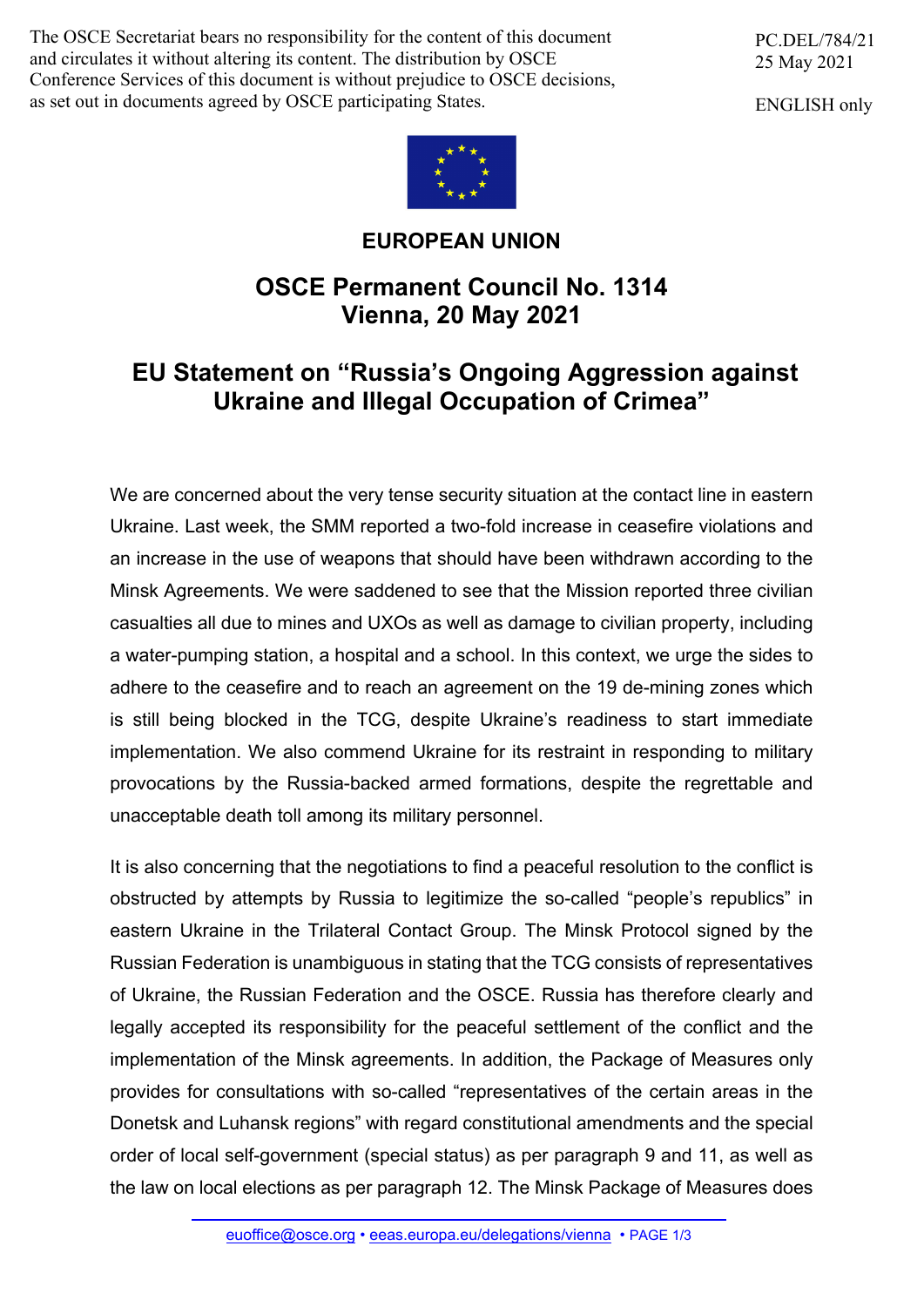not mention the necessity to establish a "direct dialogue" between Kyiv and the nongovernment controlled areas. On this basis, we regret that Russia continues to portray itself as a neutral mediator. Instead, we call on Russia, as a party to the conflict, to engage constructively in the TCG discussions and to implement the Minsk Agreements in full.

We regret that Russia seems to be accelerating its policy of issuing passports in a simplified and selective manner to Ukrainian citizens in the non-government controlled parts of Donetsk and Luhansk regions in the run-up to the September Duma elections in Russia, including by using pressure on local residents, as reported by organisations on the ground. This is even more disturbing in view of the statements attributed to highlevel Russian officials evoking possible Russian military action as an alleged need to protect the interests of these newly passportized citizens. We reiterate that this policy contradicts the spirit and the objectives of the Minsk agreements and constitutes a clear violation of Ukraine's sovereignty.

We recall that the Minsk Protocol calls for permanent monitoring of the border and verification by the OSCE, and that the Minsk Package of Measures includes the commitment to reinstate full Ukrainian control over its entire international border. The SMM must have safe, secure, unconditional and unimpeded access to the entire territory of Ukraine, including Crimea, with a view to the implementation of its mandate to its full extent. We regret that another SMM long-range UAV was damaged on 17 May when undertaking an emergency landing due to jamming. Those responsible must be held accountable, both politically and financially.

The EU remains firm in its call on all sides to swiftly and fully implement the Minsk agreements and honour their commitments in full in order to achieve a sustainable political solution to the conflict in line with the OSCE principles and commitments. We call on Russia to fully assume its responsibility in this regard and to use its considerable influence over the armed formations it backs to meet the Minsk commitments in full. Respect for these principles and commitments must be restored. We again call on Russia to immediately stop fuelling the conflict by providing financial and military support to the armed formations, and we remain deeply concerned about the presence of Russian military equipment and personnel in areas held by Russia-backed armed formations. The duration of the European Union's sanctions against Russia is linked to the complete implementation of the Minsk agreements.